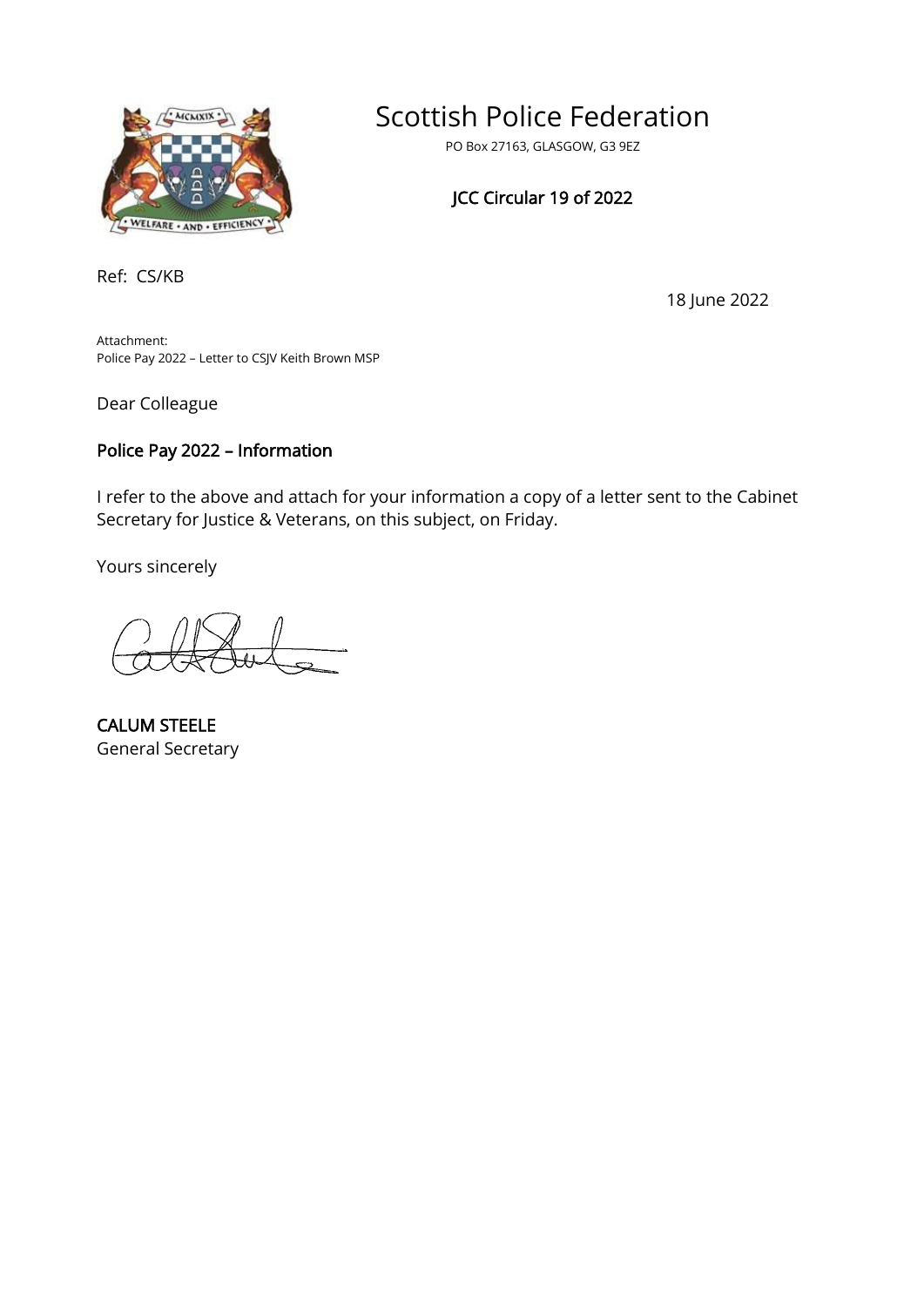

## SCOTTISH POLICE FEDERATION

Established by Act of Parliament

Keith Brown MSP Cabinet Secretary for Justice & Veterans The Scottish Government St Andrew's House Regent Road Edinburgh EH1 3DG

Ref: CS/ 17 June 2022

By email to:

Dear Cabinet Secretary

#### Police Pay 2022

I refer to the above and to the approach by the Official Side of the PNB to this year's negotiations.

You will be aware that the Staff Side of the PNB submitted its pay claim on the 16th February 2022. You will be aware that there was absolutely no dialogue between the Sides of the PNB over the subsequent three months, until the Official Side pay offer was made in May.

You will also be aware that the offer was unequivocally rejected by the Staff Side on the 27th May, and that following that rejection almost three full weeks of silence followed from the Official Side.

Over that period various spokespeople on behalf of the Scottish Government boldly, if completely disingenuously, claimed that negotiations were ongoing, and that the issue of police pay was independently a matter for PNB. I trust you will appreciate that such articulations had me believing we had passed through the looking glass and that we were living in a world where fact could not be separated from fiction.

It is demonstrably untrue that the PNB is separate or independent of Government. One of the very seats on the Official Side is for the Scottish Ministers. It is therefore impossible to believe that the body upon which you yourself are represented could honestly claim in good faith that negotiations were ongoing, when you have to know that was simply not the case.

The SPF is clear that the Official Side of the PNB has been completely emasculated, and that it is in fact now little more than a trojan horse for the imposition of Government Pay Policy, on police officers.